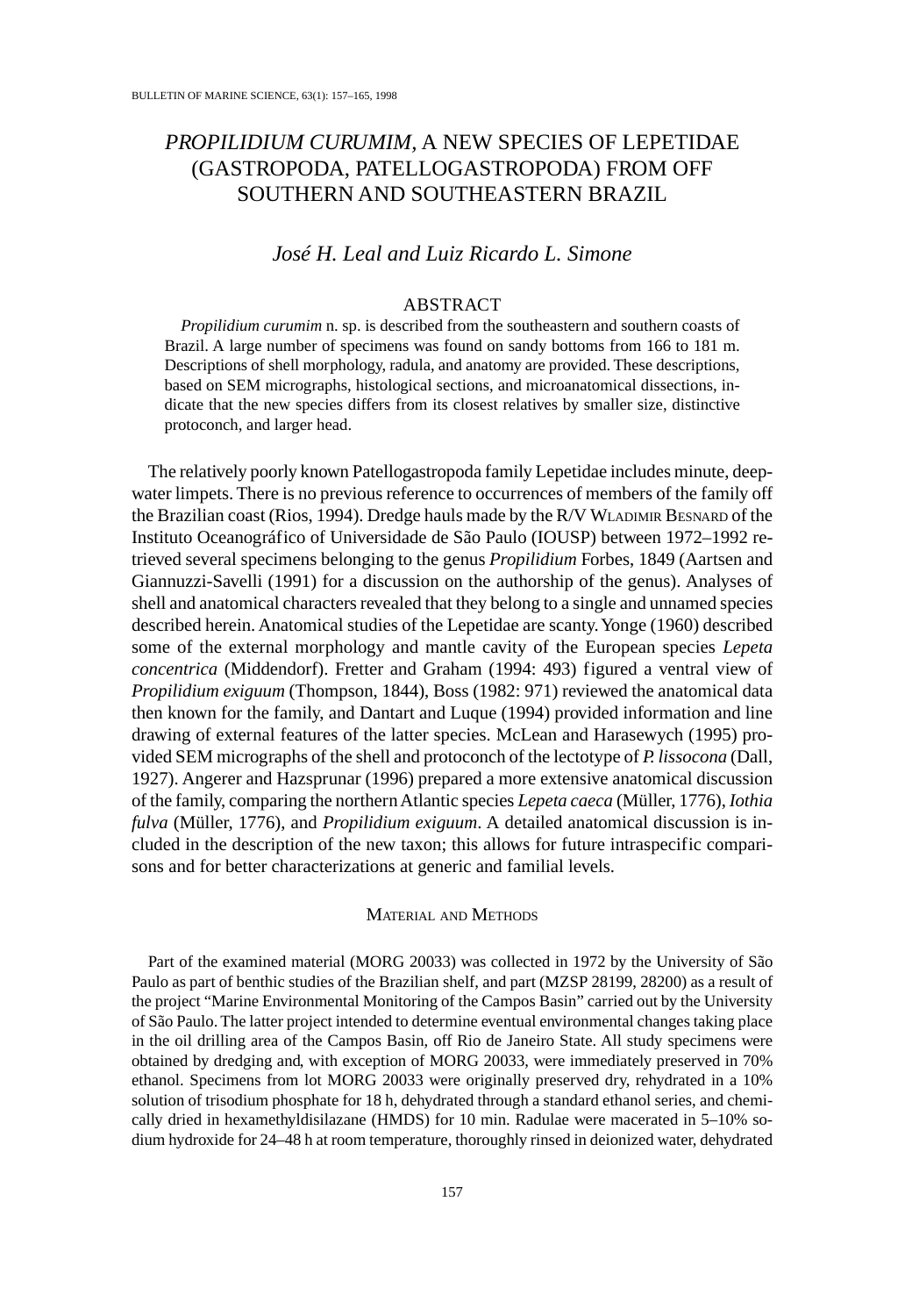through a standard ethanol series, and air-dried. Shells, dried soft parts, and radulae were coated with palladium and examined and photographed in an International Scientific Instruments ISI-130 Dual Stage scanning electron microscope at the Electron Microscopy Laboratory, University of Miami Rosenstiel School of Marine and Atmospheric Science. Specimens for histological sections are from lots MZSP 28199, 28200, and were easily extracted from the shells. The largest specimen from lot MZSP 28199 was dissected. Some parts of this specimen such as visceral and buccal masses, and complete specimens of lot MZSP 28211, were dehydrated in a standard ethanol series, stained with carmine, and diaphanized and fixed in creosote. The smaller specimen of lot MZSP 28199 was sectioned transversally at 4 µm using a standard microtome, and stained with Mallory. All line drawings were made under camera lucida. Anatomical terminology follows Fretter and Graham (1994). Institutional abbreviations used in this study are: ANSP, Academy of Natural Sciences of Philadelphia; BMSM, The Bailey-Matthews Shell Museum, Sanibel, Florida; LACM, Natural History Museum of Los Angeles County; MNHN, Muséum National d'Histoire Naturelle, Paris, France; MORG, Museu Oceanográfico, Fundação Universidade do Rio Grande, Brasil; MZSP, Museu de Zoologia, Universidade de São Paulo, Brasil; USNM, National Museum of Natural History, Smithsonian Institution, Washington, DC.

#### **SYSTEMATICS**

# Family Lepetidae Dall, 1869 Propilidium curumim new species  $(Figs. 1-31)$

DESCRIPTION.—Shell (Figs. 1-4,31) small for genus, length to 2.3 mm, width to 1.7 mm, height to 1.2 mm, elevated, strongly arched, height/length ratio about 0.6. Anterior slope strongly concave. Posterior slope about 50% of shell length, convex. Aperture oval, wider part usually on posterior third. Shell margin smooth, continuous. Protoconch smooth, with lateral fold. Teleoconch translucent, with reticulated sculpture of fine concentric ribs stronger than and crossed by fine radial ribs. Apex internally with septum-like fold. Periostracum not detected.

Head relatively large, length more than half foot length (Figs. 14-18), semi-transparent, non-pigmented. Snout very large and broad. Ventral margin of snout smooth, rounded anteriorly, posteriorly with two small lateral projections (labial processes) (Figs. 16-18). Mouth central, large, bordered anteriorly and posteriorly by horseshoe-shaped jaw. Head tegument thick, muscular in snout margin (Fig. 25), thin in other regions. Tentacles short, stubby, eyes lacking (Figs. 17-18). Foot relatively small, flat (Figs. 15-16), non-pigmented. Deep furrow present between snout and foot. Head retractor muscle separated from dorsoventral fibers. Shell muscle horseshoe-shaped, very thin posteriorly, becoming gradually thicker in anterior region. Anterior extremities of shell muscle bending inward (Fig. 18). Shell muscle anteriorly with several visible muscle fibers radially and obliquely oriented, and originating in adjacent areas of mantle and head.

Mantle edge thick and broad (Figs. 14,15,18), without pigment, margin undulated. Mantle cavity shallow around foot, deeper around head (nuchal cavity). Gill and osphradium lacking. Kidney pore, anus, and genital aperture to right and posteriorly in mantle cavity (Fig. 18).

CIRCULATORY AND EXCRETORY SYSTEMS. - Heart and large vessels apparently lacking. Pair of pedal and palial sinuses well-differentiated. Right kidney triangular, flattened, white,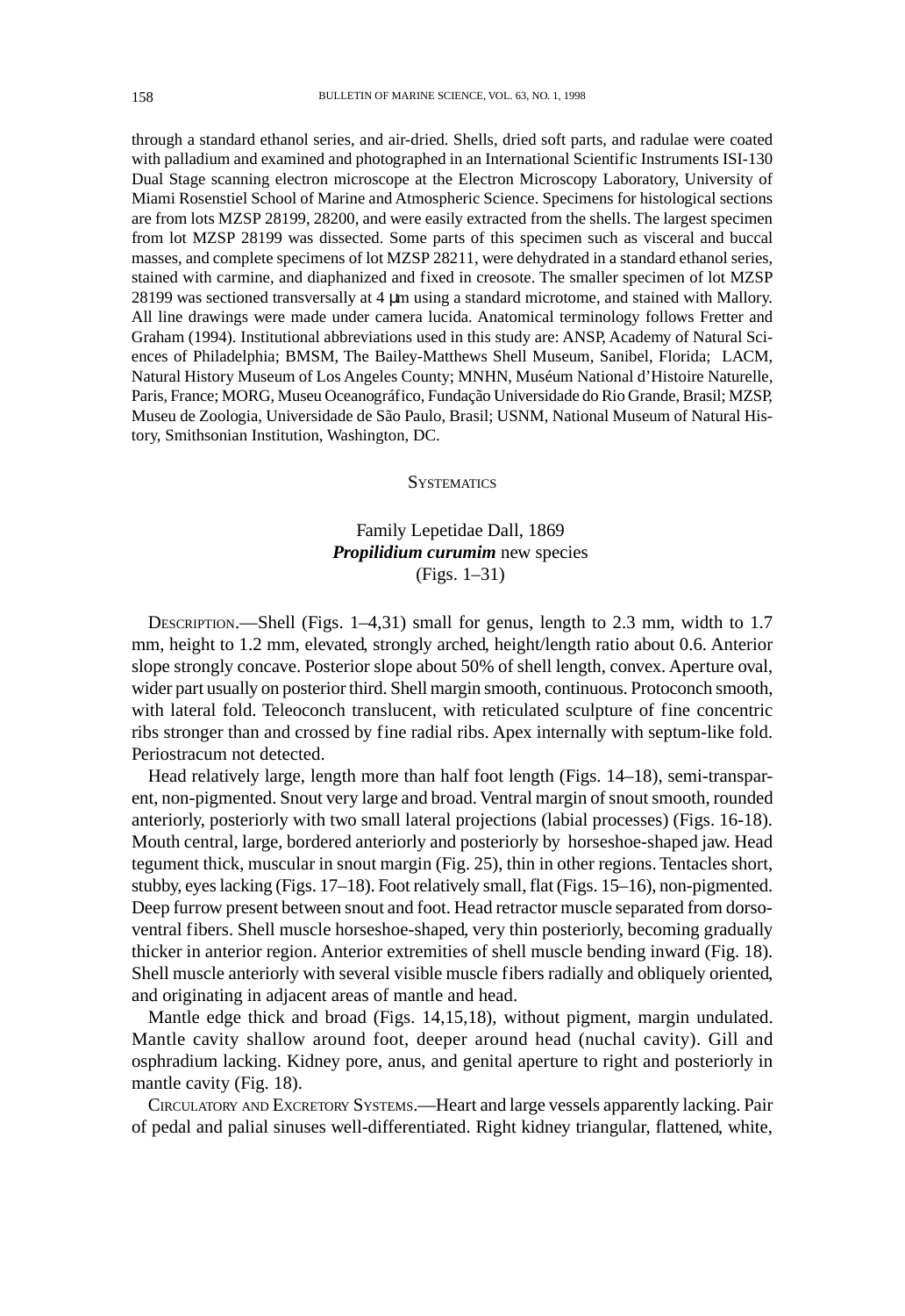

Figures 1-4. Holotype of *Propilidium curumim* new species (SEM micrographs of shell) 1. 1. Dorsal, lateral (left side), and ventral views. 2–3. Protoconch. 2. Dorsal view. 3. Lateral view showing folds (arrow). 4. Shell sculpture near margin. Scale lines:  $1 = 1$  mm;  $2-3 = 100$  µm;  $4 = 50$  µm.

situated to right of terminal region of rectum (Fig. 18). Left kidney not found, most likely absent.

DIGESTIVE SYSTEM.-Mouth relatively large and ample. Jaws large, formed by two divergent lateral plates fused anteriorly (Figs. 15-17,19,21-22,25). Salivary glands represented by pair of small glandular masses in latero-anterior region of odontophore. Pharyngeal glands a pair of oval bulging masses situated near middle line in posterior margin of mouth (Figs. 17,22,25). Anterior region of pharyngeal glands richly secretory, posterior region hollow, containing hyaline secretion. Odontophore well-developed, occupying most of head space (Fig. 19). Odontophore muscles (Figs. 21-29): m1) pair of outer ventral buccal protractor muscles, with origin at lateral posterior inner margin of peribuccal wall, and insertion at postero-lateral region of odontophore; m2) inner ventral buccal protractor muscle, with origin in median posterior inner margin of peribuccal wall, and insertion at postero-ventral region of odontophore; m3) pair of short mandibular protractor muscles, with origin at median inner anterior region of peribuccal wall, and insertion at antero-ventral region of odontophore; m4) pair of large and flattened, posterior radular retractor muscles, with origin at postero-ventral region of cartilages, and insertion at pos-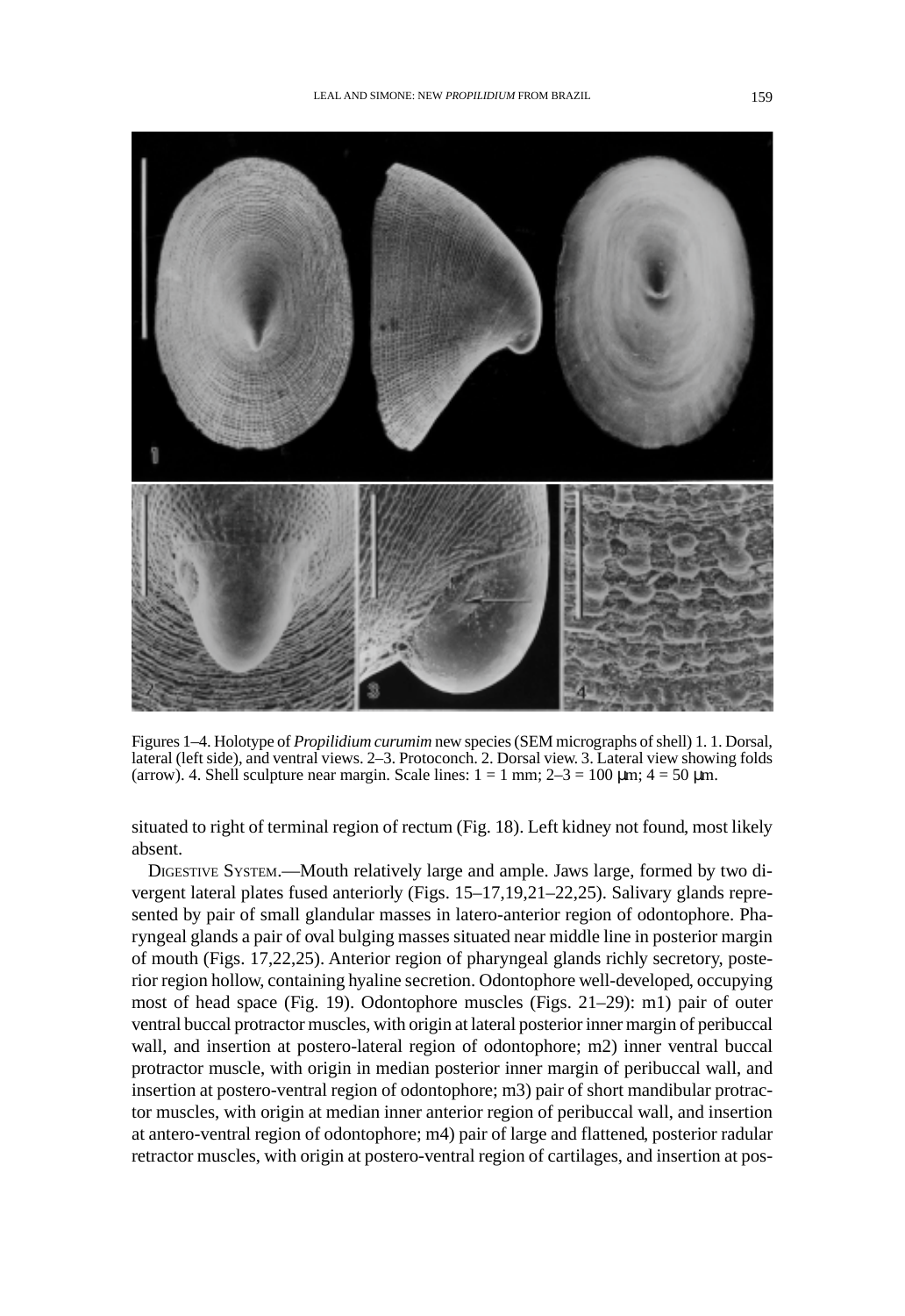

Figures 5-7. External morphology based on dried soft parts of *Propilidium curumim* new species (SEM micrographs). 5. Ventral view. 6. Left side view. 7. Detail of head in frontal view. Soft parts have been dry for more than 20 yrs (see material and methods), then were re-hydrated, fixed, and chemically dried. Scale lines =  $100 \mu m$ . Abbreviations: ft = foot; jw = jaw; mb = mantle edge; mo = mouth;  $od = odontophore$ ; sn = snout; te = cephalic tentacle.



Figures 8-13. Radula of *Propilidium curumim* new species (SEM micrographs). 8-10. Two adjacent rows. 8. Dorsal view. 9. Left side view. 10. Dorsal view with fused lateral teeth removed; only marginal teeth remain. 11. Dorsal view with fused lateral teeth rotated about 60° in clockwise direction. Arrows show suture line; 12. Left side view showing incipiently formed, fused lateral teeth and three adjacent pairs of marginal teeth. 13. "Exploded" view of fused lateral teeth and marginal teeth in same row. Scale bars (top and bottom) =  $20 \mu m$ . Abbreviations: L1 = first lateral teeth; L2 = second lateral teeth; M1 = first marginal teeth; M2 = second marginal teeth.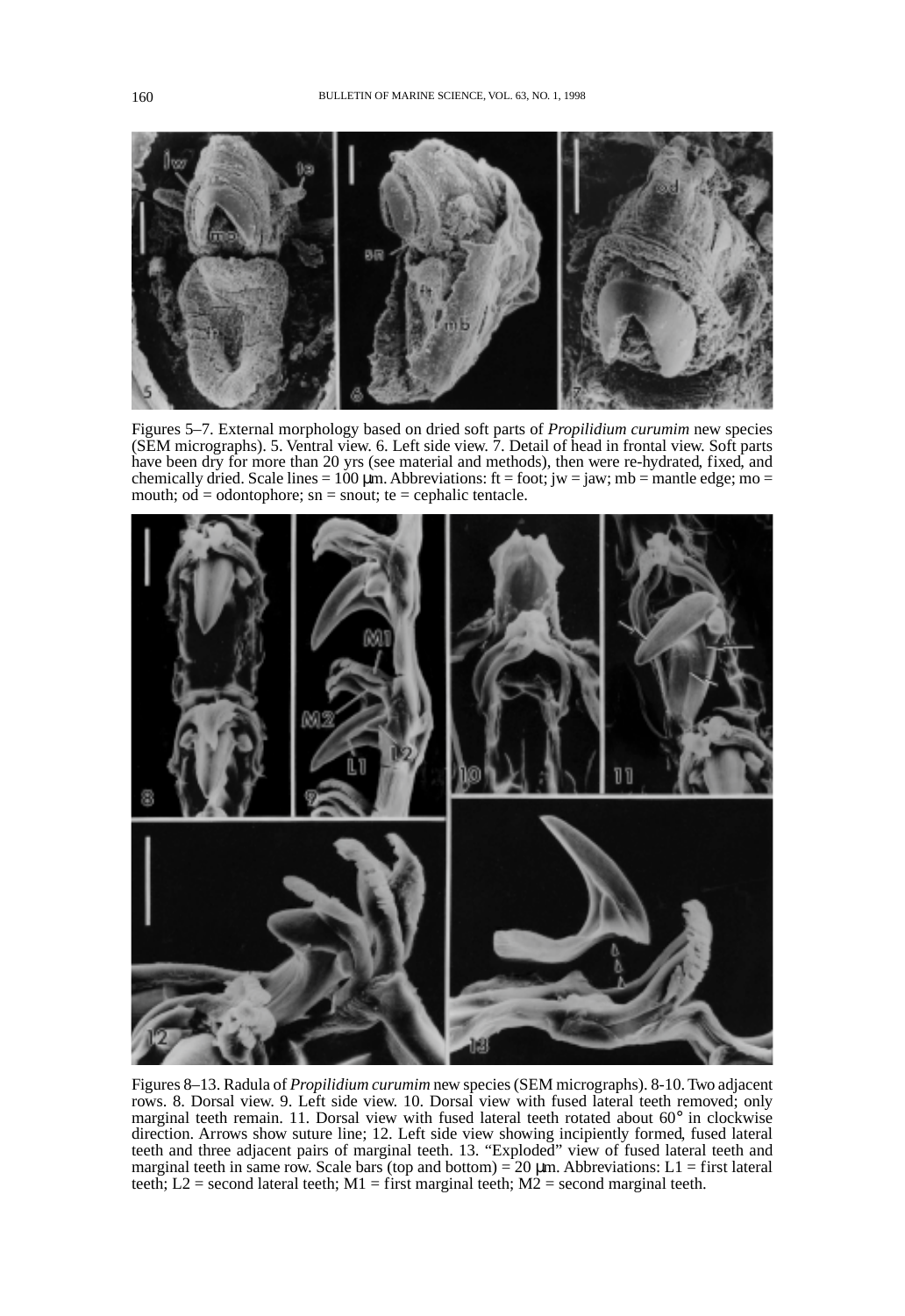

Figures 14–20. Anatomy of *Propilidium curumim* new species. 14–16. External morphology. 14. Dorsal view. 15. Ventral view. 16. Right side view. 17. Ventral view with foot and mantle removed. 18. Frontal view with anterior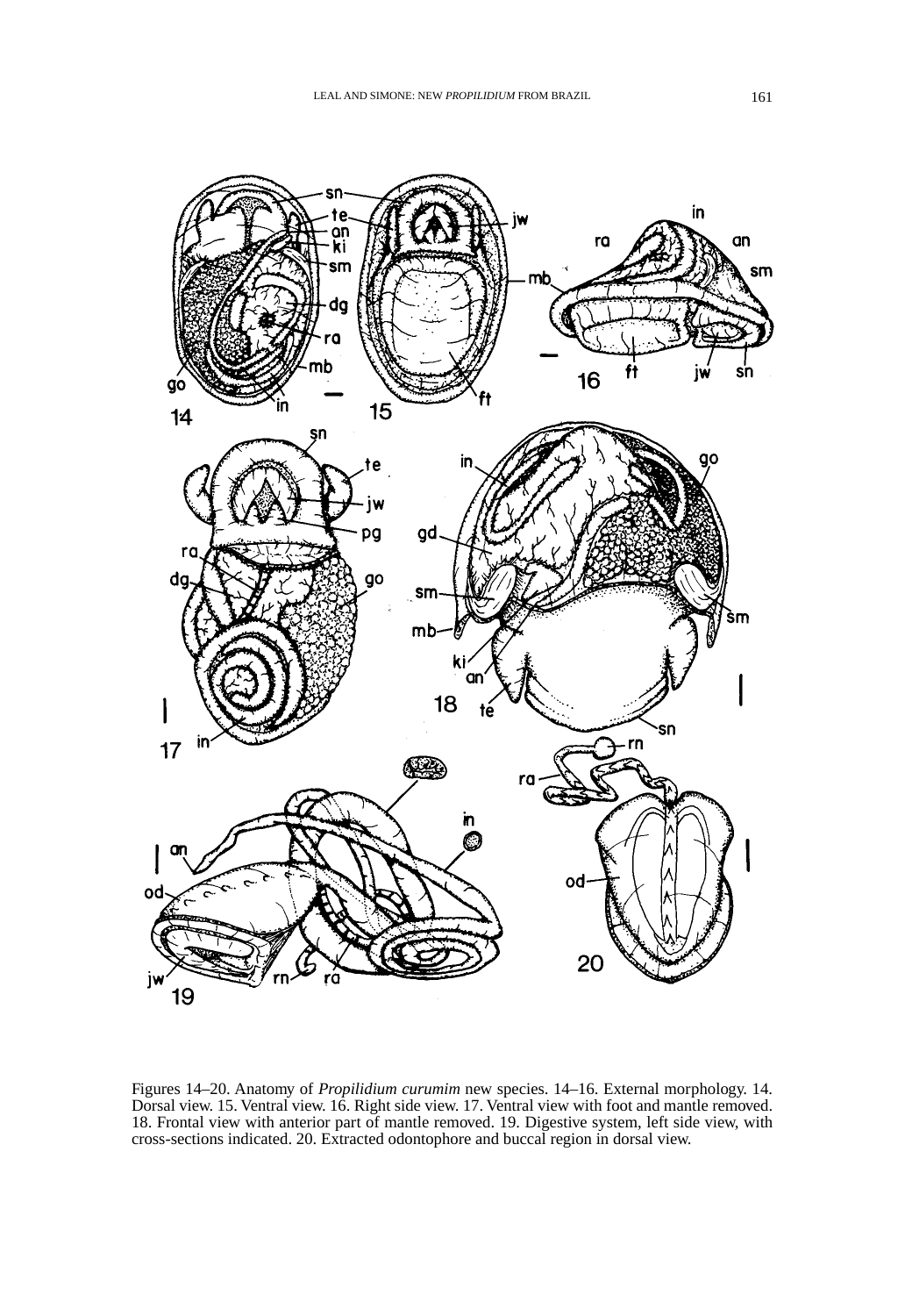

Figures 21-29. Anatomy of *Propilidium curumim* new species. 21-22. Odontophore and buccal region. 21. Left side view. 22. Ventral view. 23. Odontophore in ventral view with buccal structures removed. 24. Transversal section in median region of odontophore showing horizontal muscle (m6). 25. Buccal structures, inner-dorsal view. 26-27. Odontophore with first layer of muscles and membranes partially removed. 26. Ventral view. 27. Dorsal view. 28. Isolated cartilages in dorsal view. 29. Isolated radular ribbon and subradular cartilage in ventral view. Scale lines  $= 0.1$  mm. Abbreviations: an = anus; dg = digestive gland; ft = foot; go = gonad; in = intestine; jw = jaws; ki = kidney; m1 to m6 = odontophore muscles; mb = mantle edge; od = odontophore;  $pg = pharyngeal$ gland; ra = radula; rn = radular nucleus; sc = subradular cartilage; sm = shell muscle; sn = snout; te  $=$  cephalic tentacle.

terior limit of subradular cartilage and adjacent region of radular ribbon; m5) pair of direct radular tensor muscles narrow and long, with origin at postero-ventral region of cartilages, just between m1 pair, with insertion at the antero-ventral extremity of radular ribbon; m6) broad and thick horizontal muscle. Cartilages a pair of massive and relatively soft plates united medially by horizontal muscle (Figs. 24,28); posterior region rounded, anterior region angulose (Fig. 28).

Radula (Figs. 8-13) docoglossate, formula 2-2-0-2-2. First pair of lateral teeth (Fig. 9,L1) fused, forming pointed and elongated "rachidian tooth", excavated ventrally (Figs. 8–9,11–13). Second pair of lateral teeth (Fig. 9, L2) fused to sides of central tooth, resembling outward pointing cusps with about 25% length of "rachidian tooth" (Figs. 8–9,11,13).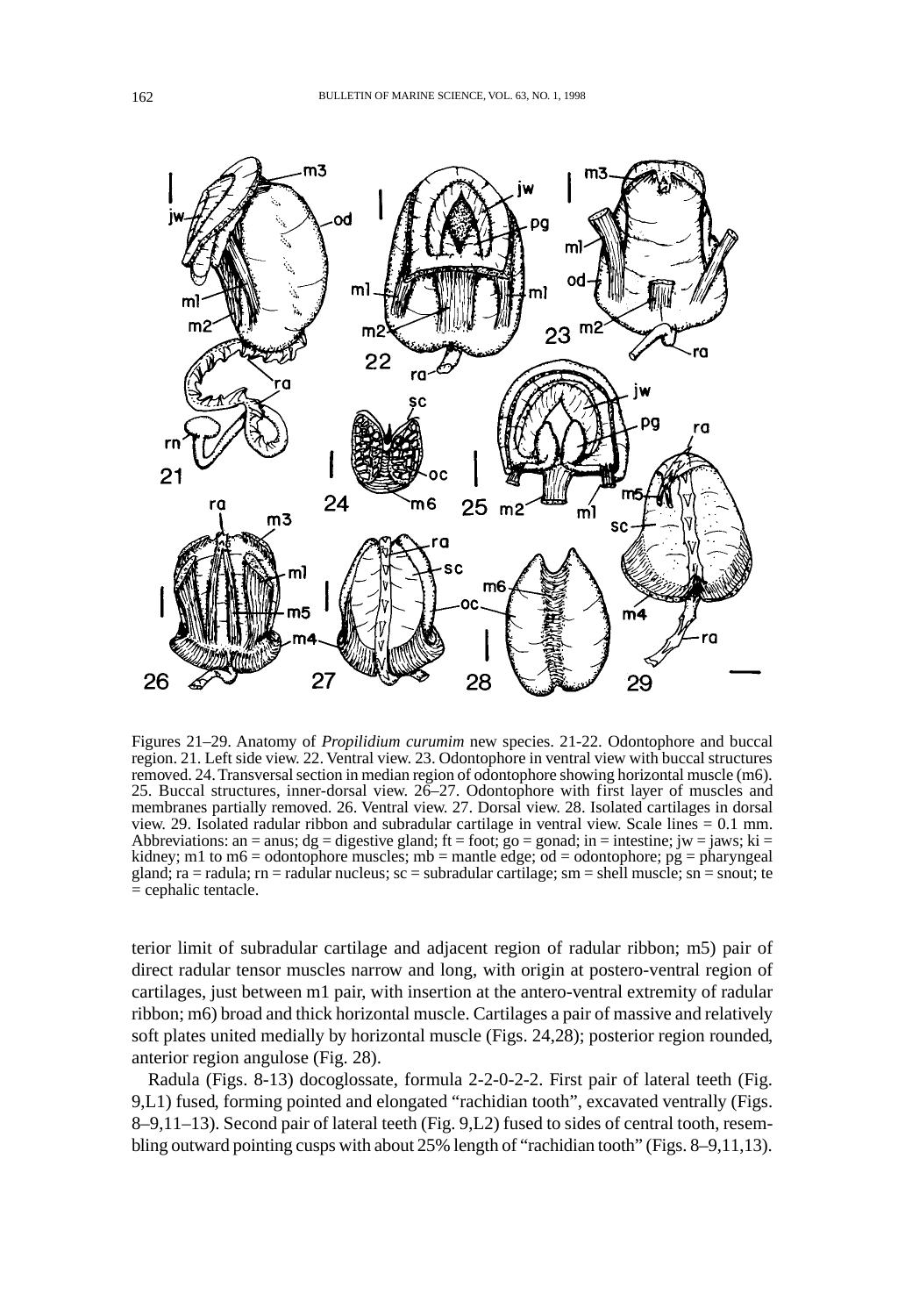

Figure 30. Shell measurements of randomly selected specimens of *Propilidium curumim* new species  $(n = 24)$ .

Fusion lines between first pair of lateral teeth and of second pair of lateral teeth at sides of "rachidian tooth" clearly visible under SEM (Fig. 11, arrows). Two pairs of marginal teeth similar (Figs. 8,9,M1,M2,10-13). Bases of elongated marginal teeth shaft-like, surrounding latero-posteriorly "rachidian tooth" (Fig. 13) shows relative positions of "rachidian tooth" and marginal teeth after removal of former), marginal teeth distally multicuspid, brush-like, cusps facing anteriorly. Distal extremities of two pairs of marginal teeth joined, without fusion, posteriorly to "rachidian tooth" (Figs. 8,10,11).

Radular sac narrow and very long (Figs. 20-21); odontophore situated posteriorly near esophagus, forming a long loop immersed in digestive gland (Figs. 14,17,19). Bulk of radular ribbon in right side of median region of animal. Gut extremely long and convoluted (Fig. 19), differentiation among esophagus, stomach, intestine, and rectum hard to define. Examined specimens show following arrangement (Fig. 19): esophagus wider near dorso-posterior region of odontophore forming "stomach sac", and running ventroposteriorly to median region of foot, then twisting to right and producing an ample loop that lies immediately beneath shell apex. Digestive tract narrows abruptly near median region of foot, giving origin to a second loop that returns to shell apex region, and descends back almost to median region of foot. There, digestive tract forms three successive spiral loops contained in horizontal plane. Posterior extremity of digestive tract twists abruptly dorso-anteriorly, crossing left side of dorsal region of animal, toward dorsal region of head. In this region gut sigmoid, and crosses to right, near kidney. Anus posterior, on right side of mantle cavity (Figs. 14-18). In cross-section, wider, proximal segments of gut with thick walls and several longitudinal inner folds, and narrow, distal segments with thinner walls and smooth inner surface (Fig. 19). Intestines of most animals filled with sand grains, which suggests detrivory.

REPRODUCTIVE SYSTEM.—Gonad situated in left side of visceral mass (Figs. 14,17-18), intersected by intestinal loops, and limited on right side of mantle cavity by digestive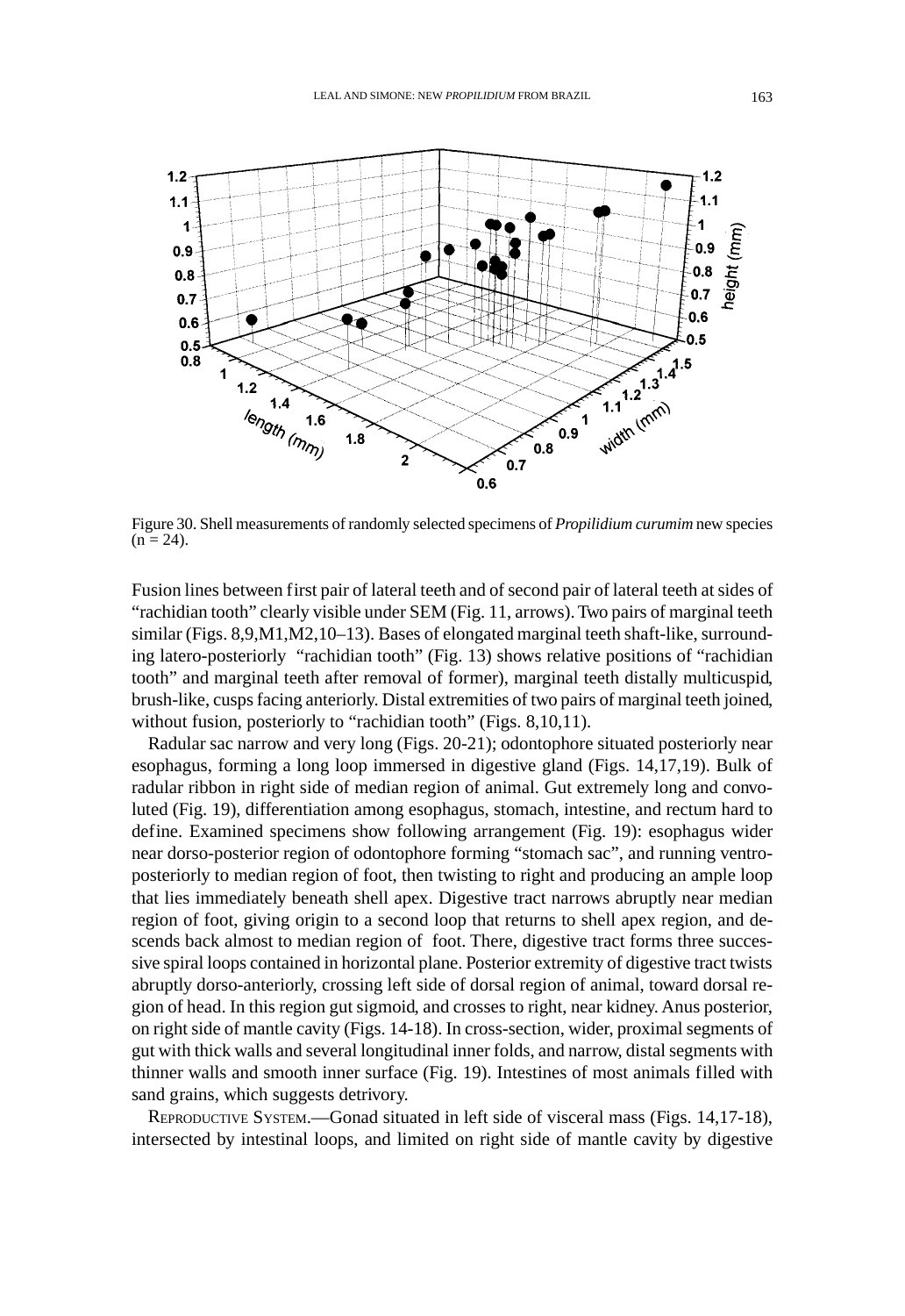gland (in lot MZSP 28199, larger specimen is female, and smaller male). Genital aperture to left of anus, both on right side of posterior region of mantle cavity.

TYPES.-Holotype, MZSP 28350; MZSP 28211, 16 paratypes; MORG 33666, 10 paratypes; USNM 880183, 10 paratypes; BMSM 1002, 10 paratypes, ANSP 399410, 10 paratypes, MNHN unnumbered, 10 paratypes; LACM 2806, 10 paratypes. All above dredged at type-locality, R/V WLADIMIR BESNARD (Universidade de São Paulo), 17 January 1972; MZSP 28199, two paratypes, off Campos, Rio de Janeiro State, Brazil, 23°34' 29"S, 41°26'56'W, 138 m depth, dredged, R/V WLADIMIR BESNARD (Universidade de São Paulo), stn 49, March 1992; MZSP 28200, one paratype, off Campos, Rio de Janeiro State, Brazil, 23°38'18"S,41°22' 59"W,181 m depth, dredged, R/V WLADIMIR BESNARD (Universidade de São Paulo), stn 151, March 1992.

TYPE LOCALITY.--Off Chuí (about 34°S), Rio Grande do Sul State, Brazil, 166 m depth. OTHER MATERIAL EXAMINED.-MORG 20033, 240 specimens, from type locality.

ETYMOLOGY.—Named after the Brazilian Tupi-language noun for small children, an allusion to the small species size.

#### **DISCUSSION**

Propilidium differs anatomically from Lepeta concentrica Middendorf (Yonge, 1960) and Lepeta caeca in having a simple and smooth mantle edge (tentacles lacking), head relatively larger, pair of labial processes less developed, and absence of left kidney. Propilidium curumim new species differs from the northwestern Atlantic species P. lissocona by having smaller shell, more centrally located apex, and wider, more flared protoconch (no anatomical data are known for this latter species.) The new species can be distinguished from the northeastern Atlantic Propilidium exiguum by relatively larger snout and head. According to the characterization of the family Lepetidae provided by Angerer and Hazsprunar (1996, including P. exiguum), P. curumim n. sp. is anomalous in having only one pair of radular cartilages, and by lacking eyes on cephalic tentacles and apparently lacking a heart.

No evidence in examined material indicates that the new species is hermaphroditic like other members of the family. However, in lot MZSP 28199 the larger specimen has ovarian gonad and the smaller a mature testicular gonad, suggesting protandrous hermaphroditism. Propilidium curumim new species, as other Lepetidae, exhibits a simplified anatomy when compared with other Docoglossa (Patellidae, Nacellidae, Acmaeidae), perhaps due to miniaturization and deep-water lifestyle (but see comments in Angerer and Hazsprunar (1996) about miniaturization in monoplacophorans). In addition, gut content and length, and size of buccal apparatus hint at high feeding rates usually associated with detritivory.

### **ACKNOWLEDGMENTS**

We are indebted to C. Miyaji (Instituto Oceanográfico, Universidade de São Paulo), and E. de C. Rios (MORG) for providing the study material. Scanning electron micrographs were prepared at the Electron Microscopy Laboratory, RSMAS, University of Miami. This study was partly funded by a Conchologists of America 1995 Grant Award to the senior author, and by the "Fundação de Amparo à Pesquisa do Estado de São Paulo" (FAPESP) Research Grant no. 96/06756-2 to the junior author.